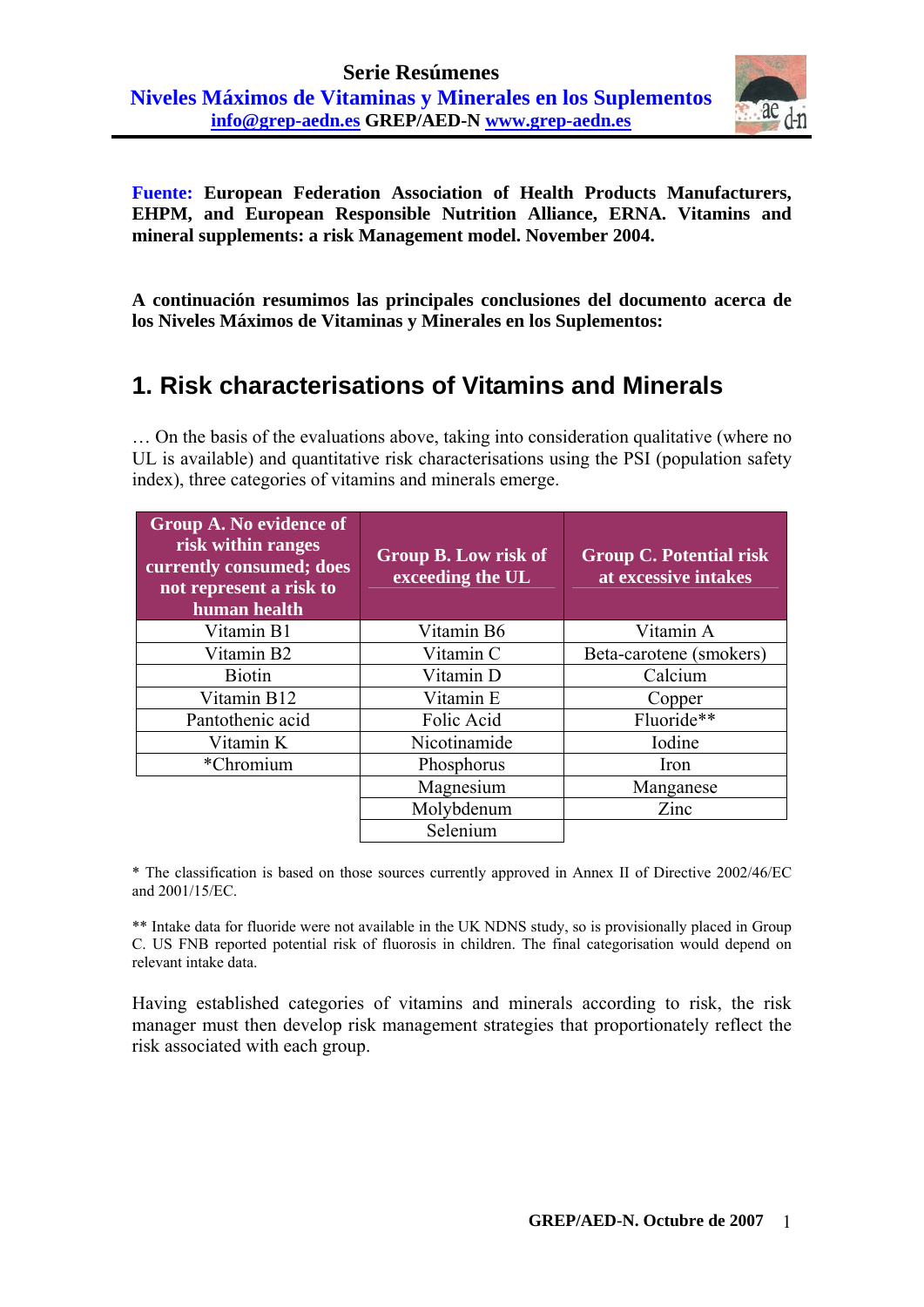

# **2. Maximum Supplement Levels (MSL)**

An approach should be developed by the risk manager that reflects the relative risk associated with each risk category of nutrients.

### *2.1. Group A - No evidence of risk within ranges currently consumed; does not represent a risk to human health.*

In this context, setting an MSL cannot on the basis of the science available be considered a necessary risk management measure. Moreover, quantitative restrictions on vitamin and mineral content which are not based on risk assessment would be in breach of EU and international trade law. The individual company should therefore be responsible for establishing appropriate levels for the content of vitamin B1, B2, B12, biotin, pantothenic acid, vitamin K and chromium.

## *2.2. Group B - Low risk of exceeding the UL*

Taking into account intake from dietary sources (including fortified foods) and water, and a risk management factor that allows for potential changes in intake, maximum supplement levels can be calculated as follows:

For vitamins:  $MSL = UL - (MHI \times 150\%)$ For minerals:  $MSL = UL - [(MHI x 110\%) + IW]$ 

Using data from the United Kingdom, for example, the model would give MSLs for Group B nutrients as follows in Table 2. Data from other countries could lead to some modifications.

| <b>Group B nutrients</b> | MSL(day) |
|--------------------------|----------|
| $B6$ (mg)                | $18-93*$ |
| $C$ (mg)                 | 1750     |
| $D(\mu g)$               | 35       |
| E(mg)                    | 270-970* |
| Nicotinamide (mg)        | 820      |
| Molybdenum $(\mu g)$     | 350      |
| Phosphorus (mg)          | 1250     |
| Selenium $(\mu g)$       | 200      |

\* In the case of vitamins B6 and E, the risk assessments undertaken by the EC SCF and US FNB have produced widely divergent ULs. Taking into account these discrepancies, the MSL Could ultimately vary between 18 and 93mg/day for B6 and 270 and 970mg/day for vitamin E.